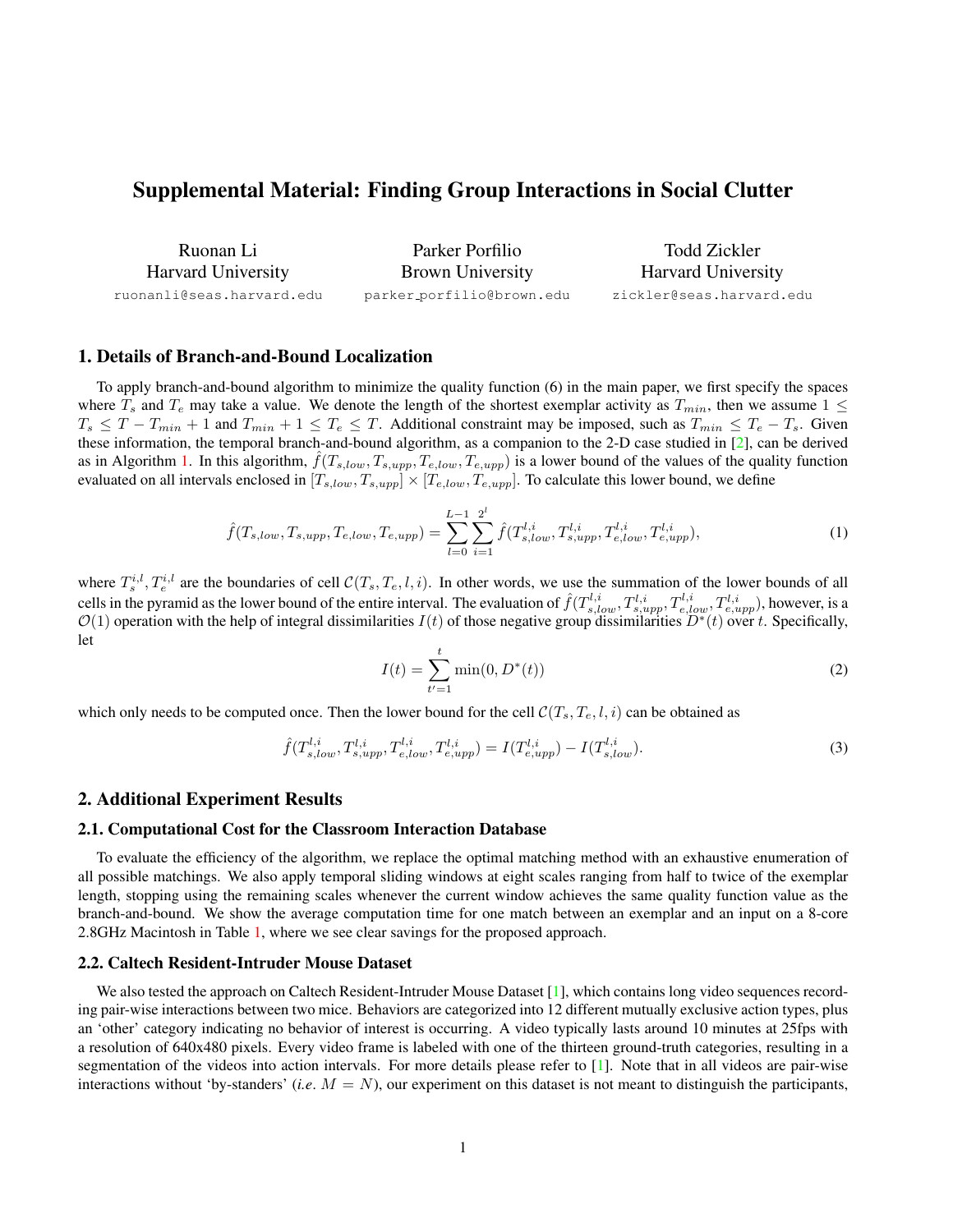1. Initialize: Let  $T_{s,low} = 1, T_{s,upp} = T - T_{min} + 1, T_{e,low} = T_{min} + 1$ , and  $T_{e,upp} = T$ ; Initialize priority queue Q as empty;

2. Do

\n- \n If 
$$
T_{s, upp} - T_{s, low} \geq T_{e, upp} - T_{e, low}
$$
\n $T_{s, low}^{(1)} \leftarrow T_{s, low}, T_{s, upp}^{(1)} \leftarrow T_{s, low} + T_{s, top} - T_{s, low}$ \n $T_{s, low}^{(2)} \leftarrow T_{s, low}, T_{s, upp}^{(2)} \leftarrow T_{s, low} + T_{s, upp} - T_{e, low}$ \n $T_{s, upp}^{(2)} \leftarrow T_{s, upp}, T_{e, low}^{(2)} \leftarrow T_{e, low}, T_{e, low}^{(2)} \leftarrow T_{e, low}, T_{e, upp}^{(2)} \leftarrow T_{e, low}, T_{e, low}^{(2)} \leftarrow T_{s, low}, T_{s, low}^{(1)} \leftarrow T_{s, low}, T_{s, upp}^{(1)} \leftarrow T_{s, low}, T_{s, upp}^{(1)} \leftarrow T_{s, low}, T_{s, upp}^{(1)} \leftarrow T_{e, low}, T_{e, low}^{(1)} \leftarrow T_{e, low} + T_{e, low}, T_{e, low}^{(2)} \leftarrow T_{s, low}, T_{s, upp}^{(2)} \leftarrow T_{s, low}$ \n $T_{e, low}^{(2)} \leftarrow T_{e, low} + \frac{T_{e, upp} - T_{e, low}}{2}, T_{e, low}^{(2)} \leftarrow T_{e, upp}, T_{e, low}$ \n
\n- \n If  $T_{min} \leq T_{e, upp}^{(2)} - T_{s, low}$ ,  $push(T_{s, low}, T_{s, upp}, T_{e, low}, T_{e, low}, T_{e, low}, T_{e, low}^{(2)}, T_{s, upp}, f(T_{s, low}, T_{s, upp}, T_{e, low}, T_{e, upp})$  into  $Q$ ;\n
\n- \n If  $T_{min} \leq T_{e, upp}^{(2)} - T_{s, low}$ ,  $push(T_{s, low}, T_{s, upp}, T_{e, low}, T_{e, low}, T_{e, low}, T_{s, upp}, T_{e, low}, T_{s, upp}, T_{e, low}$ .\n
\n

• Let  $(T_{s,low}, T_{s,upp}, T_{e,low}, T_{e,upp})$  be the tuple in Q achieving the minimal  $\hat{f}$ ;

Until  $T_{s,low} = T_{s,upp}, T_{e,low} = T_{e,upp}.$ 

<span id="page-1-0"></span>3. Output:  $T_s \leftarrow T_{s,low}, T_e \leftarrow T_{e,low}.$ 

Algorithm 1: Branch-and-bound search for temporal localization.

<span id="page-1-1"></span>Table 1. Computational cost comparison for the proposed matching approach and baselines (in seconds).

| # of Participants              |      |      |       |
|--------------------------------|------|------|-------|
| Exhaustive+Sliding Window      | 17.2 | 60.4 | 253.2 |
| Exhaustive+Branch and Bound    | 12.6 | 27.6 | 59.7  |
| Optimal Pairing+Sliding Window | 12.4 | 23.2 | 40.8  |
| Proposed                       | 80   | 19.8 | 32.3  |

but to demonstrate that our approach can be directly used for a traditional task of temporal segmentation and classification without any changes.

We exactly follow the training/testing partitions provided by the dataset. We extract the spatio-temporal interest points (STIP) based appearance features and compute trajectory-based features from the tracks provided with the dataset as [\[1\]](#page-2-1) does (See  $\lceil 1 \rceil$  for details). Differently from  $\lceil 1 \rceil$ , we only compute STIP based features inside the bounding boxes enclosing the mice. The trajectory-based features (position, velocities, etc.) consists of those describing the motion of each individual mouse and those describing the relative motion between two mice. We denote the former as T ind and the latter as T pair. For features arising only from trajectories, there can be two possible working modes: Using all trajectory-based features as individual descriptors (denoted as Trajectory 1), or using T ind as individual descriptors and using those describing pairs' motions as pairwise descriptors (denoted as Trajectory 2). To classify an temporal interval in a test video that is successfully matched to one or more exemplars, we simply read the label of the top-scoring exemplar. Table [2](#page-1-2) shows the results using the error metric (frame-wise accuracy) defined in [\[1\]](#page-2-1). It is evident that splitting the motion into individual ones and pairwise ones and learning separate metrics for them is advantageous. Motion trajectory information is much more important than local STIP-based features, which is not surprising given the limited articulation of the agents.

<span id="page-1-2"></span>Table 2. Accuracies for the proposed method and the baselines on Caltech Resident-Intruder Mouse Dataset. (%)

|                    | Trajectory <sub>-1</sub> | Trajectory <sub>-2</sub> | <b>STIP</b> | <b>Both</b> |  |
|--------------------|--------------------------|--------------------------|-------------|-------------|--|
| $[1]$ w/o. context | 52.3                     | 52.3                     | 29.3        | 53.1        |  |
| $[1]$ w. context   | 58.3                     | 58.3                     | 43.0        | 61.2        |  |
| Ours w/o. ML       | 45.6                     | 49.4                     | 18.8        | 50.9        |  |
| Ours w. ML         | 54.5                     |                          | 31.7        |             |  |

It is observed in [\[1\]](#page-2-1) that accuracy varies with the length of the interaction and with the length of window within which the local feature is computed. To investigate the performance of our approach on different lengths of the interaction as compared to  $[1]$ , we implemented the approach in  $[1]$  using trajectory-based features and one-level auto-context classifier. As shown by the result in Fig. [1,](#page-2-2) our approach is particularly better at localizing longer interactions though [\[1\]](#page-2-1) demonstrates its advantage under a shorter feature window on shorter interactions.